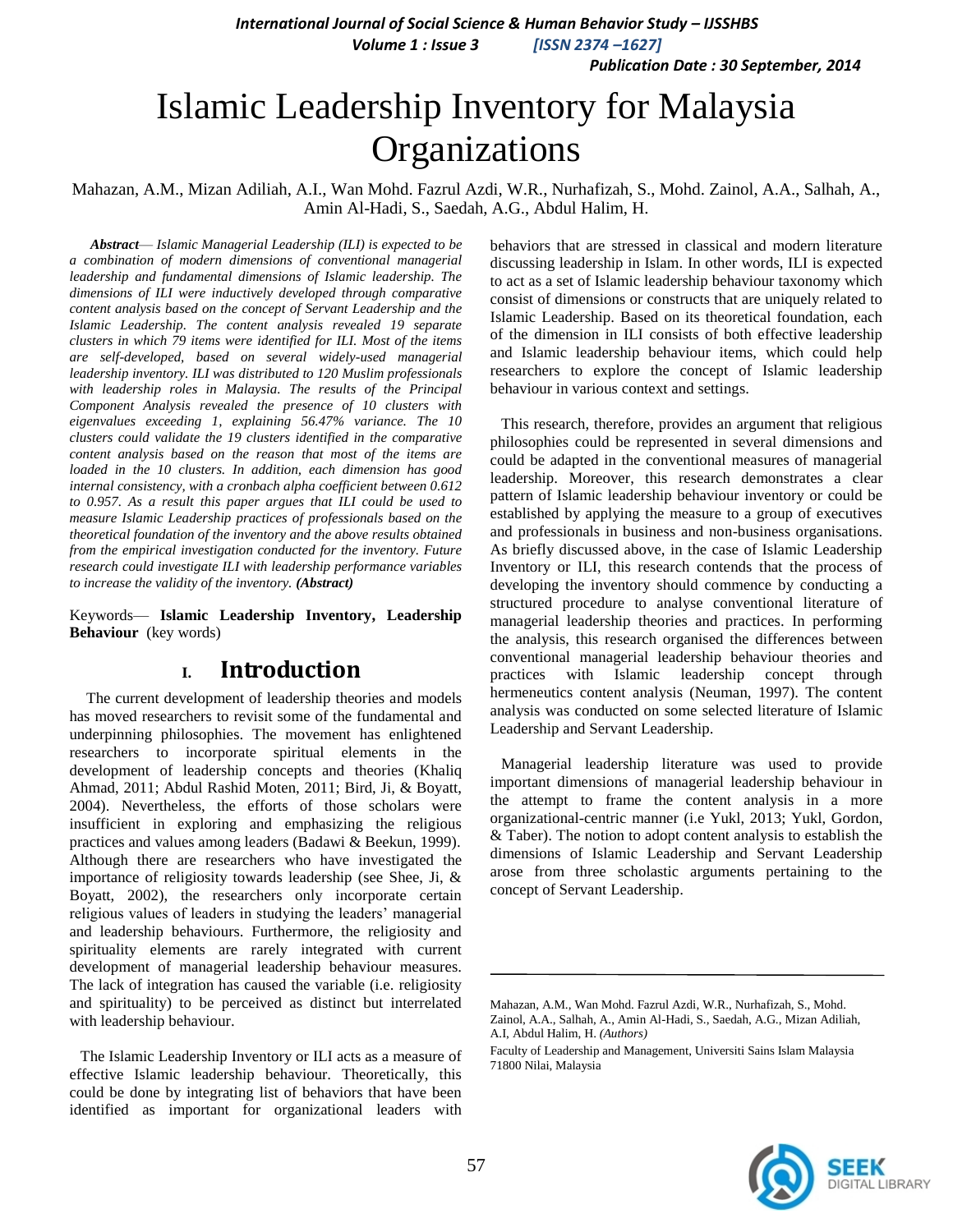#### *Publication Date : 30 September, 2014*

Firstly, Badawi and Beekun (1999) argue that the ideas that underpinned the concept of Servant Leadership have been outlined in the teachings of Islam. Secondly, Humphreys (2005) states that the concept of Servant Leadership is only practical in static environments. Finally, Whetstone (2002) argues that the concept of Servant Leadership is insufficient to be used on employees or followers who are less-naive and are capable of exerting excessive and self-interest influence on leaders.

On the basis of the above arguments, particularly the first one, this research aimed to enrich the understanding of Servant Leadership by examining it from the perspectives of Islamic Leadership. In other words, the basic dimensions of the analysis are expected to be Islamic Leadership while incorporating Servant Leadership items in the dimensions. The understanding of Managerial Leadership will frame the analysis in order to maintain its organisational-centric nature. In line with the aim of this research, the development of a specific inventory of Islamic Leadership will be utilized among executives and leaders of organisations. Figure 1 depicts the relationship between the three concepts clearly:



Figure 1. Islamic Leadership as the Centre of Managerial Leadership and Servant Leadership

# **II. The Concepts and Theories**

This section will discuss three basic concepts that underpin ILI, or the Islamic Leadership, Servant Leadership, and Managerial Leadership Theory.

# *A. Islamic Leadership*

Mankind as the vicegerent of God, the Most High (*Al- 'Ali*), represents Him in the task of comprehending, conveying and executing the stipulated rules of Allah SWT. Man act as leaders in its varieties of level: upon self, family, neighborhood or state; and areas: religion, education, politics, economics and armed forces. (Al-Zuhayli, 1418H, pp. 122- 135). In the Quran and the Sunnah, the issues of leadership have been mentioned in many ways, either by emphasizing on its principles or examples. The word Imam, which means leader in its many forms such *Imam*, *Imaman*, *Imamihim* and *A'immah* has been mentioned 11 times in the Quran and innumerably in the Sunnah (Muhammad Fu'ad, 2001). Besides the word *imam* or leader, *Al-Quran Al-Karim* also discussed bad leadership. For example, Surah Al-Naml 27: verse 34 Allah SWT described bad leadership in the story of Queen Balqis: "She said: "Kings, when they enter a country, despoil it, and make the noblest of its people its meanest thus do they behave." Thus, it should be understood that in Islam, leadership should not only be perceived from the standpoint of effective leadership process but also from the perspectives of how a leader could be perceived as bad and sinful.

# *B. Servant Leadership*

Drawing from the work of Greenleaf (d. 1990) in discussing the concept of S-L, this article examines in greater detail the concept of Servant Leadership found in the literature. Cunningham (2004, p.1) concurs that Servant Leadership is a concept which attempts "to instigate a cultural revolution-not just in terms of executive behaviours, but in terms of the mindset that dissociate material situations from psychological or spiritual health". In a similar vein, Cunningham indicates that the "concept of Servant Leadership intends to communicate that serving, leading, receiving and giving are intermingled and not so discrete and dissociated as some economists or social theorists might think" (Cunningham, 2004, p.2). Stone, Russel, and Patterson (2004) argue that the main understanding which underpins the concept of Servant Leadership is that the theorists or researchers should disengage from the materialistic and leader-focussed elements in leadership activities. They contends that the scholastic work should move to the ones that are more spiritual in nature and focus more on followers or members of any organisations. The concept of Servant Leadership requires leaders to be compassionate, caring and also trustworthy to the members of organisations. It is argued that the S-L concept is useful in enhancing the quality of leadership performance. The current research also argues that Servant Leadership is a very convincing concept which could potentially replace other traditional and modern concepts of leadership due to its influence in inculcating morals and ethics (Ciulla, 2005; Dittmar, 2006; Lloyd, 1996; Riverstone, 2004).

# *C. Managerial Leadership*

The research on conventional managerial leadership generally aimed to investigate the extend to which a leader is able to exert his or her influence toward the followers in multiple or across organizational levels (Hunt, 1991; Yukl, 2006). Although there were disagreements in categorising leaders in different levels of managerial positions (Hunt, 1991), the confusion does not hinder researchers' interest to study leadership from multiple perspectives. Leadership researchers were emphasized to focus on multilayers of leaders and through variety of methodology in disseminating information with regard to leadership or leadership practices (Yukl, 2006).

Scholars also argued that the previous leadership researchers mainly focused on theory- building that were based on experiments or observations conducted on nonleaders (i.e; college students) (Yukl, 1989; 2006). Undeniably, the approach has vastly contributed to the development of leadership theories and models. Nevertheless, continuous efforts should be carried out by further investigating the information obtained in laboratories on leaders from multiple levels and across organizations. Thus, based on the critiques and gaps found in the literature, this current research aims to

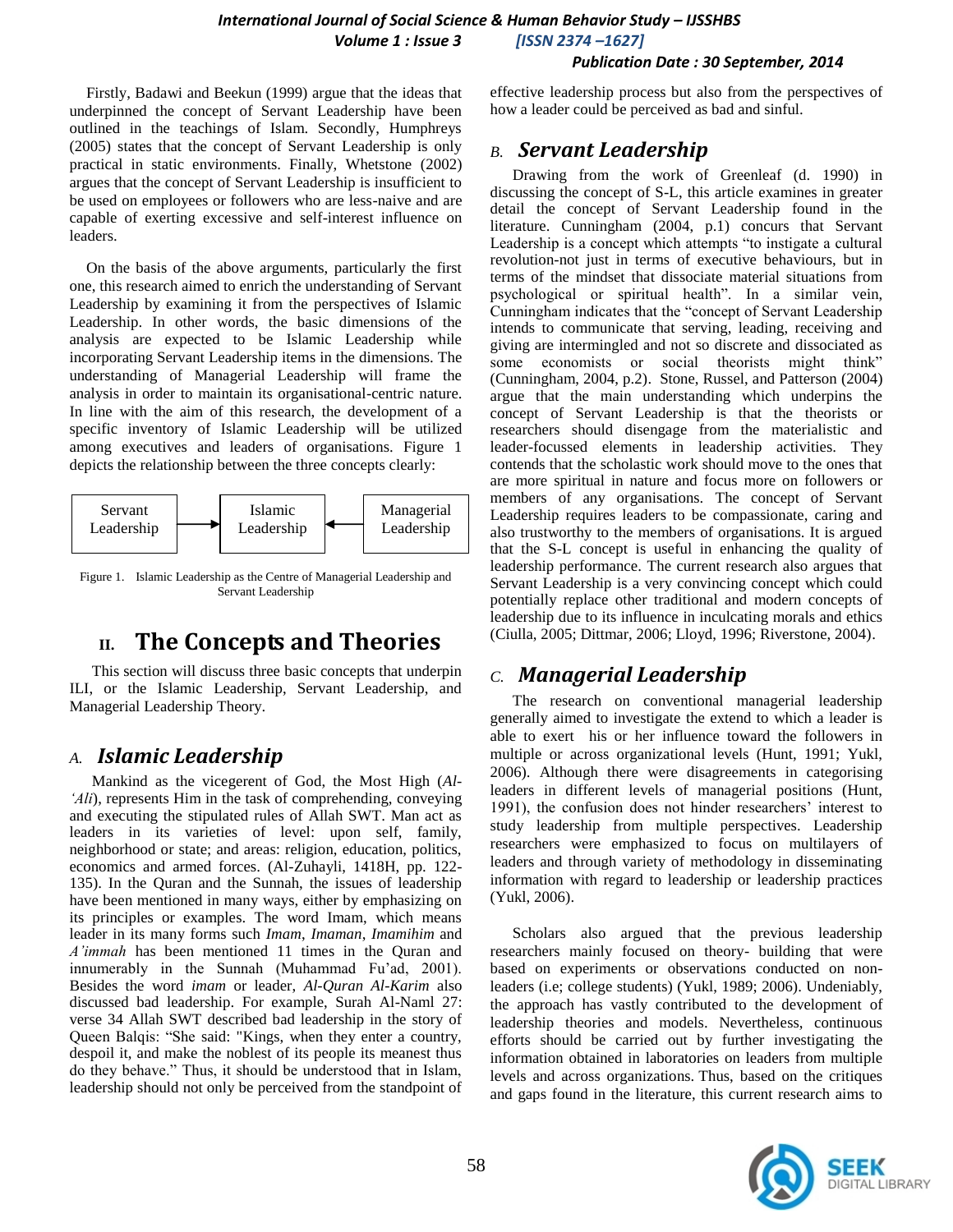#### *Publication Date : 30 September, 2014*

expand previous theories and researches on organizational leadership. The aim is to be achieved by investigating the issue of effective managerial leadership practices from the perspective of conventional managerial leadership and Islamic leadership. Furthermore, the findings of this research are expected to be able to bridge the gap between the arts of Islamic leadership (that has been thoroughly discussed in some classical Islamic literature) and modern leadership practices.

The Islamic Leadership Model that will potentially be developed in this research utilizes the data that will be obtained from Malaysia Muslims' managers and leaders in various organizations. This research proposes that the analysis of modern leadership theories and practices from the Islamic leadership viewpoints and investigate them upon contemporary Muslim leaders and managers, could facilitate a greater understanding of the process of Islamic leadership.

# **III. RESEARCH METHODOLOGY**

This research applied both inductive and deductive approach in developing and validating the Islamic Leadership Inventory. Through inductive approach, this research contentcoded three categories of literature or (1) Islamic Leadership, (2) Servant Leadership, and (3) Managerial Leadership. The focus of the content analysis was to establish relationships between the three concepts above while contemplating its understanding (Neuman, 1997). In doing so, this research argues that the basic dimensions of the inventory should be derived from Islamic Leadership literature while Servant Leadership elements will be incorporated in the dimensions. Managerial Leadership was adapted in order to maintain the organisational-centric nature.

The characteristics of Islamic Leadership have been identified by Noor (2002) and Badawi and Beekun (1999). These characteristics of Islamic Leadership were further compared to the characteristics of Servant Leadership that could be found in the works of Dittmar (2006), DeGraaf, Tilley, and Neal (2004), and Spears and Lawrence (2004) in order to identify the similarities and differences between Islamic and Servant Leadership. Details of Managerial Leadership were obtained through the work of Yukl (2013) and Yukl, Gordon, and Taber (2007) in their Tridimensional Leadership Theory and the widely-used Managerial Practice Survey (MPS).

The focus is to examine the characteristics of Servant, Managerial, and Islamic Leadership. A series of comparative content analyses have employed an Interpretative Social Science (ISS) perspective. Comparative content analysis and Interpretative Social Science (ISS) are closely related with hermeneutical approach used by this research (Neuman, 1997). In the deductive procedure, this research applied rotated and unrotated Principal Compenent Analysis to investigate the relationship between each behaviour of Islamic leaders. The results of the PCA was further compared to the dimensions of Islamic Leadership behaviour that were identified by using comparative content analysis procedure above.

# *A. Data Collection Procedure*

In line with the inductive procedure, the data was obtained from secondary sources. Articles from the literature were considered as the units of analysis (Neuman, 1997) for this research (first procedure). In the second procedure, this research distributed original version of Islamic Leadership Inventory which consists of 79 items with 5 point Likertscales (1 Strongly Disagree to 5 Strongly Agree) to 120 selected Muslim professionals and executives with leadership roles in an Islamic-based organisation in Malaysia (Islamic University). The executives in Islamic organisation were chosen to enable the findings of this research to be more central toward Islamic environment. Nonetheless, based on the factor that the data were collected from the respondents with different academic backgrounds (religious and non-religious) and hold organisational managerial and leadership roles, this research argues that the findings could also be used to represent managers and leaders in other organisations. The argument could be supported by the design of the inventory which has incorporated conventional and Islamic leadership behaviours

# *B. Data Analysis Procedure*

In the first procedure (content analysis), this research organised the data by using two cataloguing or coding systems, namely open coding system and axial coding system (Strauss & Corbin, 1998). In open coding process, the data were categorised into two major categories, firstly the background of the literature and secondly, the contents framework of the literature. Each of the major categories has their own subcategories. In the data analysis procedure, based on the works of Noor (2002) and Badawi and Beekun (1999), 19 characteristics and values of leadership were identified in order to analyse the major characteristics and values of leadership that were found in the literature of Servant and Managerial Leadership. These characteristics were used to develop the preliminary framework for the content analysis, with the literature clustered accordingly. The 19 clusters are; (1) Mutual Consultation and High in Diplomacy, (2) Justice and Equity, (3) Freedom of Expression, (4) Empowering Intelligent, Wisdom and Encourage Synergy, (5) Protection of Employees Integrity, (6) Accountability and Trustworthiness, (7) Shared Values and Beliefs, (8) Security, (9) High Morality, Ethics, Humility with Self Esteem and Good Personality, (10) Profit-Orientation, (11) Orientation to Altruism and Employees, (12) Moderation and Balance, (13) High Self-Esteem and Emotional Maturity, (14) Mutual Respect and Maintenance of Relationship, (15) Spirituality, Religiousness and Piety, (16) Willingness to Learn, (17) Being Influential and Supportive, (18) Social Responsibility, and (19) Coerciveness under Certain Circumstances with Limitations.

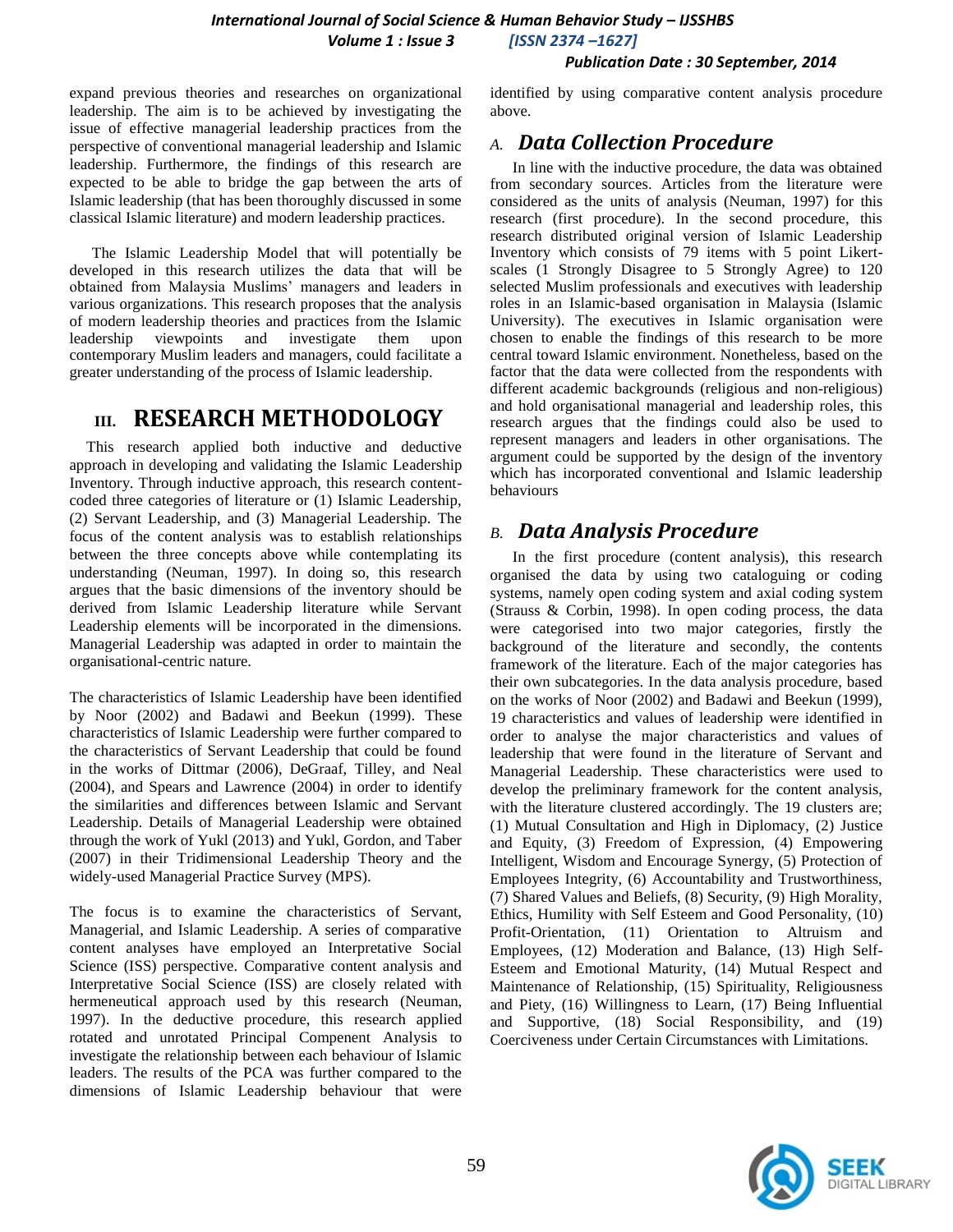#### *Publication Date : 30 September, 2014*

# **IV. RESULTS**

In addition to the content analysis, this research analysed the data collected from 120 Muslim executives with leadership roles by using two analyses. First is the factor analysis and secondly the Cronbach's alpha reliability analysis. Factor analysis was conducted to explore possible factors that reveal based on the responds of the 120 Muslims executives. The analysis is important to enable this research to explore the validity of ILI based on its construct (Pallant, 2001) as compared to the initial nineteen clusters identified by using.

### *A. Validity of the ILI*

This research applied two techniques to measure validity of the scales used. The two techniques were content validity and construct validity (Sekaran, 2003). This research assessed content validity of the instruments and scales by using face validity technique (Sekaran, 2003). In the face validity procedure, the original English version and the translated Malay version of the measures were forwarded to two senior lecturers in the management field of study. The lecturers gave a positive feedback on the measures and agreed the items in the scales are suitable to be used in this research. Nevertheless, face validity procedure is often regarded as insufficient to assess the goodness of measures used in a research (Sekaran, 2003). Due to this reason, in addition to the face validity procedure to establish content validity, this research also assessed the construct validity of the scales by using principal component analysis (PCA) procedure. PCA is "a form of factor analysis that is commonly used by researchers interested in scale development and evaluation" (Pallant, 2001, p.156). In the following paragraphs, based on the guides of Pallant (2001) as well as Hair et al. (2010), this research will discuss procedures or steps taken to conduct the analysis of PCA on the 79 items of ILI.

According to Hair et al. (2010), after identifying the objectives of factor analysis, researchers should design the procedure of factor analysis. There are three initial steps that need to be taken to design a factor analysis and to assess the suitability of data for the procedure (Hair et al., 2010; Pallant, 2001). First, assessing "the sample size necessary, both in absolute terms and as a function of the number of variables in the analysis" (Hair et al., 2010, p.100). Second is "inspecting the correlation matrix for coefficients of 0.3 and above, and calculating the Kaiser-Meyer-Olkin Measure of Sampling Adequacy (KMO) and Bartlett's Test of Sphericity" (Pallant, 2001, p.157). And finally, "determining how many underlying there are in the set of variables" (Pallant, 2001, p.157).

In the first procedure, this research assumed that the observations conducted for this study, (i.e. 120 observations) are sufficient to enable the principle component analysis (PCA) procedure to be conducted. This is because Hair et al. (2010) suggested a sample size of higher than 100 would be preferable for factor analysis procedure. In addition, the observations are far higher than the minimum requirement highlighted by statisticians or 50 observations and a desired ratio of 5 observations per variable (Hair et al., 2010). Moreover, based on the reasons that ILI scale has theoretical supports and adapted items for ILI were investigated in previous studies, the researcher assumed the variables were fit for factor analysis procedures. The factor analysis procedure could also be used to assess the construct validity of ILI when compared with the original 19 clusters identified by using content analysis procedure.

In the second procedure of PCA, this study assessed the correlation matrix of the ILI scale. The correlation matrix revealed the presence of many coefficients of 0.3 and above. Furthermore, as also displayed in table 1, the Kaiser-Meyer-Olkin value was 0.658 for ILI scale exceeding the recommended value of 0.6 (Kaiser, 1970, 1974, as cited in Pallant, 2001). The same was also found in the Bartlett's Test of Sphericity (Bartlett, 1954, as cited in Pallant, 2001). The scores of the ILI scale reached statistical significance of < 0.05 as suggested by Pallant (2001) and Hair et al. (2010). Therefore, the scores justify the factorability of the ILI scale.

#### TABLE I. KAISER-MEYER-OLKIN (KMO) VALUE AND BARTLETT"S TEST OF SPHERICITY VALUE FOR THE ILI SCALE

| <b>Measures</b>                         | Kaiser-Meyer-<br>(KMO)<br>Olkin<br>value | Bartlett's Test of<br>Sphericity value |
|-----------------------------------------|------------------------------------------|----------------------------------------|
| Islamic Leadership   0.658<br>Inventory |                                          | Sig. 0.000                             |

In the third procedure of PCA, this research assessed how many underlying structures there are (Pallant, 2001) in the ILI scale. PCA revealed the presence of ten components with eigenvalues exceeding 1 explaining 60.469 cumulative percentage. Furthermore, an inspection of the scree plot in figure 1 showed an obvious break after the second component. Hair et al. (2010) suggested few considerations to assist researchers to retain the number of factors for any metric scale. First, researchers should look for factors with eigenvalues greater than 1.0. Second, researchers should have a predetermined number of factors based on previous studies or theories and in this case the nineteen clusters of I-L that was identified by using content analysis procedure. Third, sufficient factors to meet a specified percentage of variance explained, usually 60% or higher. Fourth, factors shown by the scree test to have substantial amounts of common variance. Fifth, more factors when heterogeneity is present among sample subgroups. Based on the advice of Hair et al. (2010), this research retained ten components for further investigation. This is based on the reason that items are clearly loaded in the 10 components rather than the original 19 components. Nevertheless, the results did not restrict the 19 original clusters of Islamic Leadership because most of the items loaded well within the 10 components identified in PCA. In order to

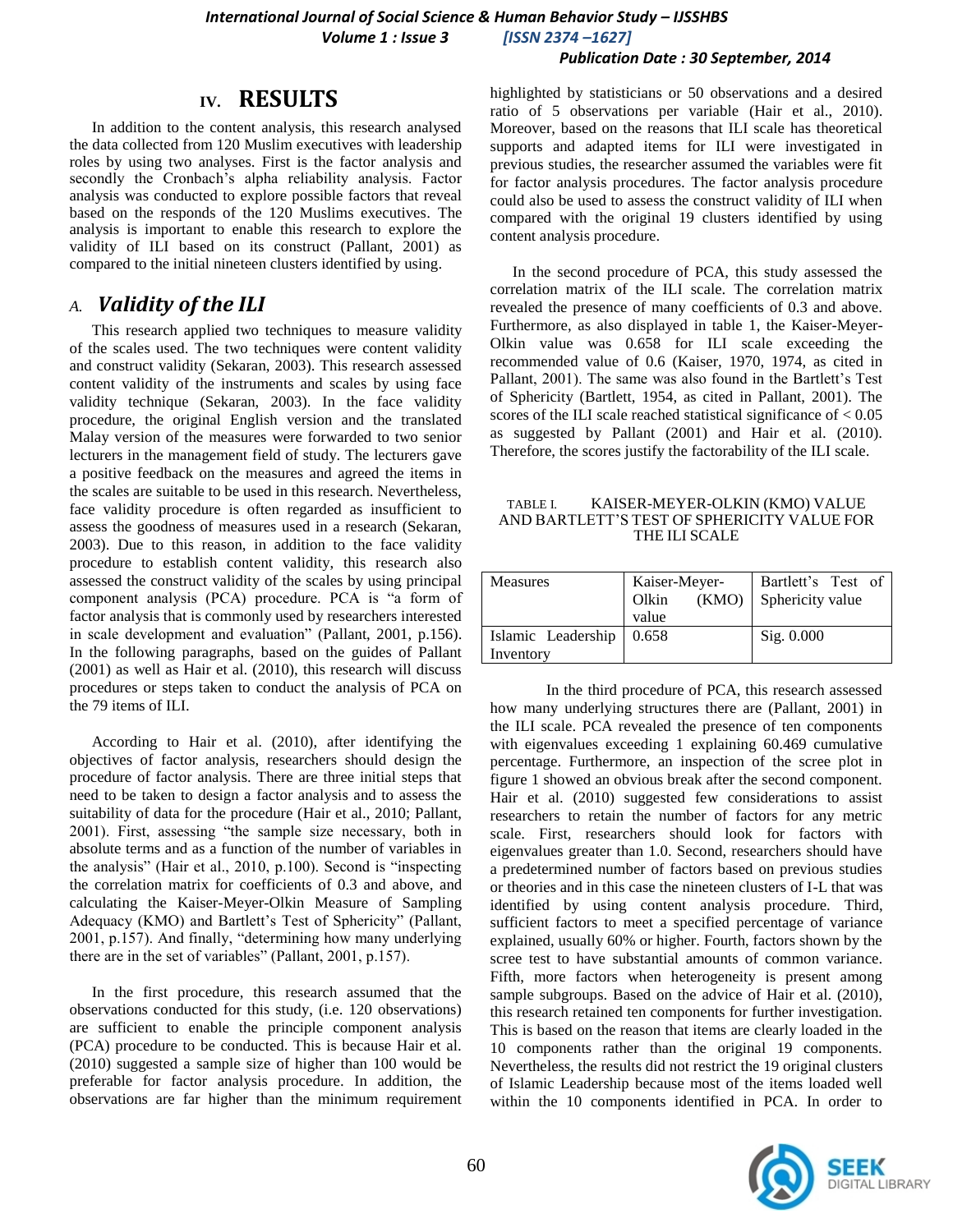*Publication Date : 30 September, 2014*

interpret the above results, Varimax rotation was performed for the ILI scale (Pallant, 2001). The results from Varimax rotation in appendix A below and showed the items were not grouped clearly in 19 components. Based on the advice of Pallant (2001), this research reduced the items into 10 components. The results from Varimax rotation as displayed in appendix A below showed the items loaded quite well on 10 components. Even though, some of the items loaded more in component 1 and 2, we could argue that the results seem to show the scale has ten separate dimensions (Table 2).

#### TABLE II. DEFINITION OF THE CONSTRUCTS

| <b>Construct</b> | <b>Definition</b>                |
|------------------|----------------------------------|
| F1               | Integrity                        |
| F2               | People and employees orientation |
| F3               | Muhasabah (Self-evaluation)      |
| F4               | Sabar (Patience)                 |
| F5               | Outcome orientation              |
| F6               | Empowerment                      |
| F7               | Social responsibility            |
| F8               | Flexibility                      |
| F9               | Non-calculative                  |
| F10              | Religious                        |

# *B. Reliability of the ILI*

This research measured the reliability of its scales by using Cronbach"s coefficient alpha test (Sekaran, 2003; H. Osman, 2004; Pallant, 2001). This is because the 79 items of ILI were measured by using multipoint-scaled items (Sekaran, 2003). The procedure of coefficient alpha checks for internal consistency of scale, assesses whether the items in the scale is measuring the same underlying constructs, and whether the scales are free from measurement error (Pallant, 2001; Sekaran, 2003; Thorndike, 2005). This research assumes the scales used in this research are reliable if the Cronbach"s coefficient alpha scores of each tool exceed the minimum scores highlighted by scholars which are 0.60 to 0.70 (Hair et al., 2010; Nunally, 1978).

Based on the data collected from the 120 samples, Cronbach"s alphas reported for every component identified by using PCA are presented in table 3 below. Based on table 3, the scales that were used in this research have an average to high internal consistency with Cronbach"s alpha coefficient values between 0.612 and 0.957 for all components.

| <b>Measures</b> | Cronbach's | <b>Measures</b> | Cronbach's |
|-----------------|------------|-----------------|------------|
|                 | alphas     |                 | alphas     |
| Factor 1        | 0.957      | Factor 6        | 0.714      |
| Factor 2        | 0.821      | Factor 7        | 0.705      |
| Factor 3        | 0.758      | Factor 8        | 0.657      |
| Factor 4        | 0.820      | Factor 9        | 0.612      |
| Factor 5        | 0.694      | Factor 10       | 0.701      |
| A11             | 0.805      |                 |            |
| Dimensions      |            |                 |            |

TABLE III. CRONBACH"S ALPHAS FOR EACH OF THE TEN DIMESNIONS OF ILI

Based on table 3 above, the scales that were used in this research have an average to a high internal consistency with Cronbach"s alpha coefficient values found between 0.612 to 0.957. The alpha value obtained for ILI scale could still be accepted because it was higher than the acceptable minimum value 0.6 to 0.7 (Hair et al., 2010). Therefore, based on the factor that the Cronbach"s alpha coefficient values for ILI exceeded the minimum level of alpha values as argued by scholars (Hair et al., 2010; Nunally, 1978), this research assumed the ten components of ILI have good internal reliability. Nevertheless, a scale should not only be reliable but also valid. The validity of ILI could be supported based on the reason that the original 19 clusters of ILI were developed based on three theories of leadership or I-L, S-L, and M-L. Furthermore, the identified 10 components of ILI based on the PCA did not nullify the 19 original components. This is because, all of the items for the 19 clusters of ILI loaded quite clearly in the 10 components of ILI.

# **V. SUGGESTION AND CONCLUSION**

This research aims to introduce a specific Islamic Leadership inventory that enable to cover three important worldview of leadership or Islamic Leadership, Servant Leadership, and Managerial Leadership. In this research, I-L is regarded as the foundation of ILI while S-L and M-L were incorporated in ILI to ensure it practicality to be used in organisations. ILI undergoes two levels of analyses or first content analysis which revealed 19 clusters of ILI and secondly, factor analysis which revealed the 19 clusters could be simplified into 10. Based on the factor that most of the items loaded well in the 10 components found by using PCA, this research suggest that the concept of S-L and M-L are congruent with the concept of I-L. Moreover, based on the findings of this research, it is affirmed that further research needs to be carried out on ILI. First, the underlying factor of ILI should be investigated further by using more classical and contemporary Islamic Leadership literature. This is in order to increase the theoretical validity of the inventory. Second, ILI needs to be supported with enough contemporary empirical data that focuses on the processes of leadership. This means that ILI, as has been discussed by Badawi and Beekun (1999) and Noor (2002), could be seen as merely highlighting important behaviors of Islamic Leaders that needs to e be explored further from the perspective of leadership